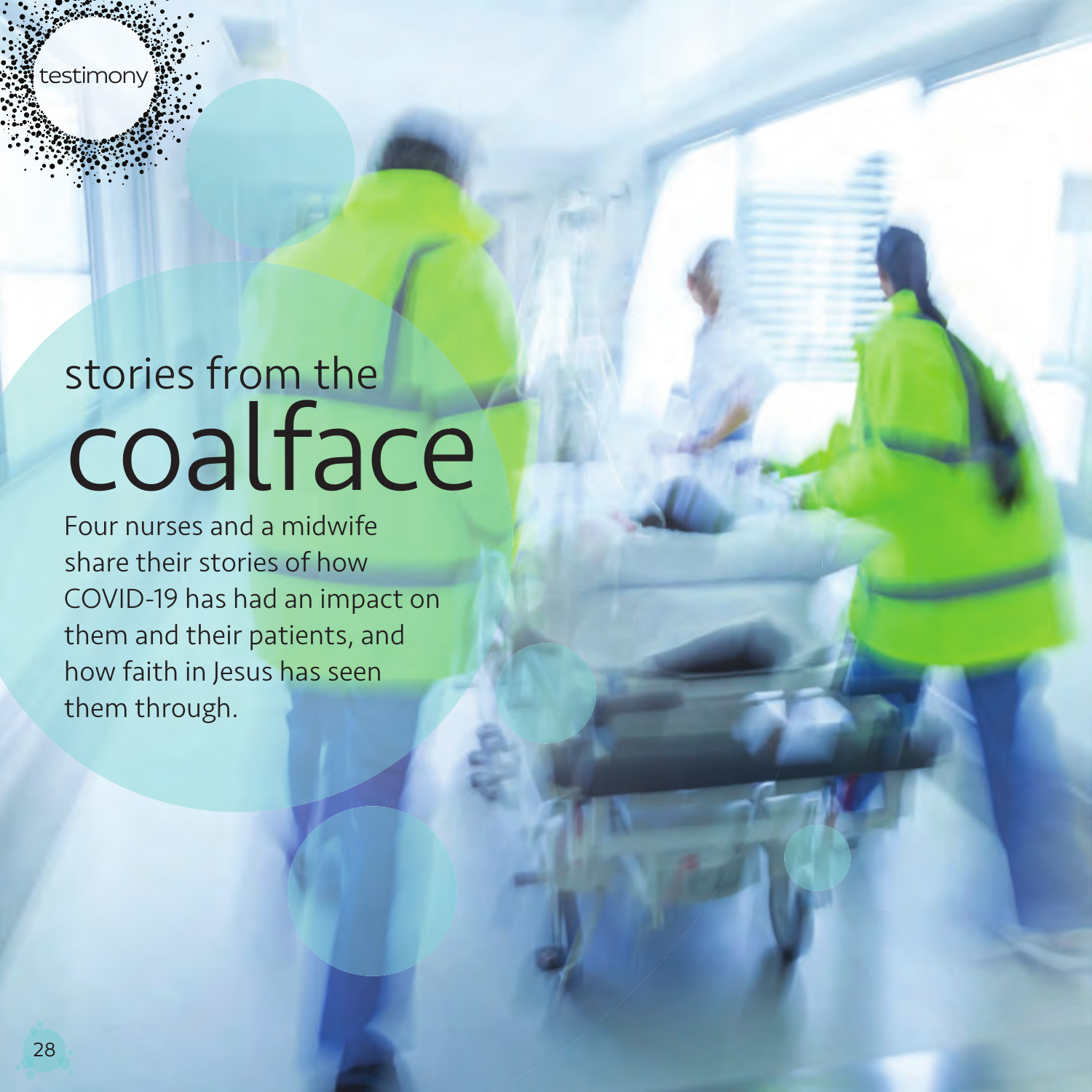spotlight

#### the paediatric nurse on secondment

Finished my first<br>
week of secondment<br>
at a different north<br>
London hospital in the COVID 19 adult ICU. My finished my first week of secondment at a different north



GOSH, what a week! I'm not going to go into too much of what I've seen and dealt with because quite frankly I don't want to talk about it. Just know this is what we wear, so we can go through those doors at the back. Through those doors is a different world. Our hazmat suits literally leave you dripping wet in sweat. Our masks leave marks all over our faces. Gloves on gloves on gloves! But everything is to protect us.

As much as I hate wearing this PPE, I'm so glad it's saving my life so I can help care for my patients. All the patients coming through that door have COVID 19. A lot of them are quite young, and not all of them have an extensive medical history. All of them are VERY sick. Lots of them don't make it. The mortality is so high. Yet some do – we clapped one patient off to the ward yesterday.

Before we paediatric ITU nurses were redeployed to the adult ICU, the nurses in this unit had up to six ventilated patients each. Six! In comparison today, I had two very sick

ventilated patients, and briefly, four when the other nurse went on break.

I never thought six months into being qualified that I would have volunteered to be seconded. However, I did, and I couldn't be more thankful to be able to help ease the pressure off of my adult nurse colleagues. Adult ICU nurses, you are absolute superheroes for what you have had to deal with the past weeks. Thank you for being so kind and welcoming and for having us as part of your team.

Chelsea Patten is a paediatric ITU nurse currently seconded to an adult ICU treating COVID-19 patients. This article is based on an interview she gave for the *voices from the frontline* podcast at *cmf.li/2xB5k7O*

## the missionary midwife

Although there<br>are only four<br>so far known on our island, are only four cases of Covid they are saying that we need to reduce the risk of transmission. So, we're reducing the number of antenatal checks that we are carrying out. This means that we've had to go through all our lists and prioritise who is about to give birth and getting close to term, who needs to have regular pre-natals,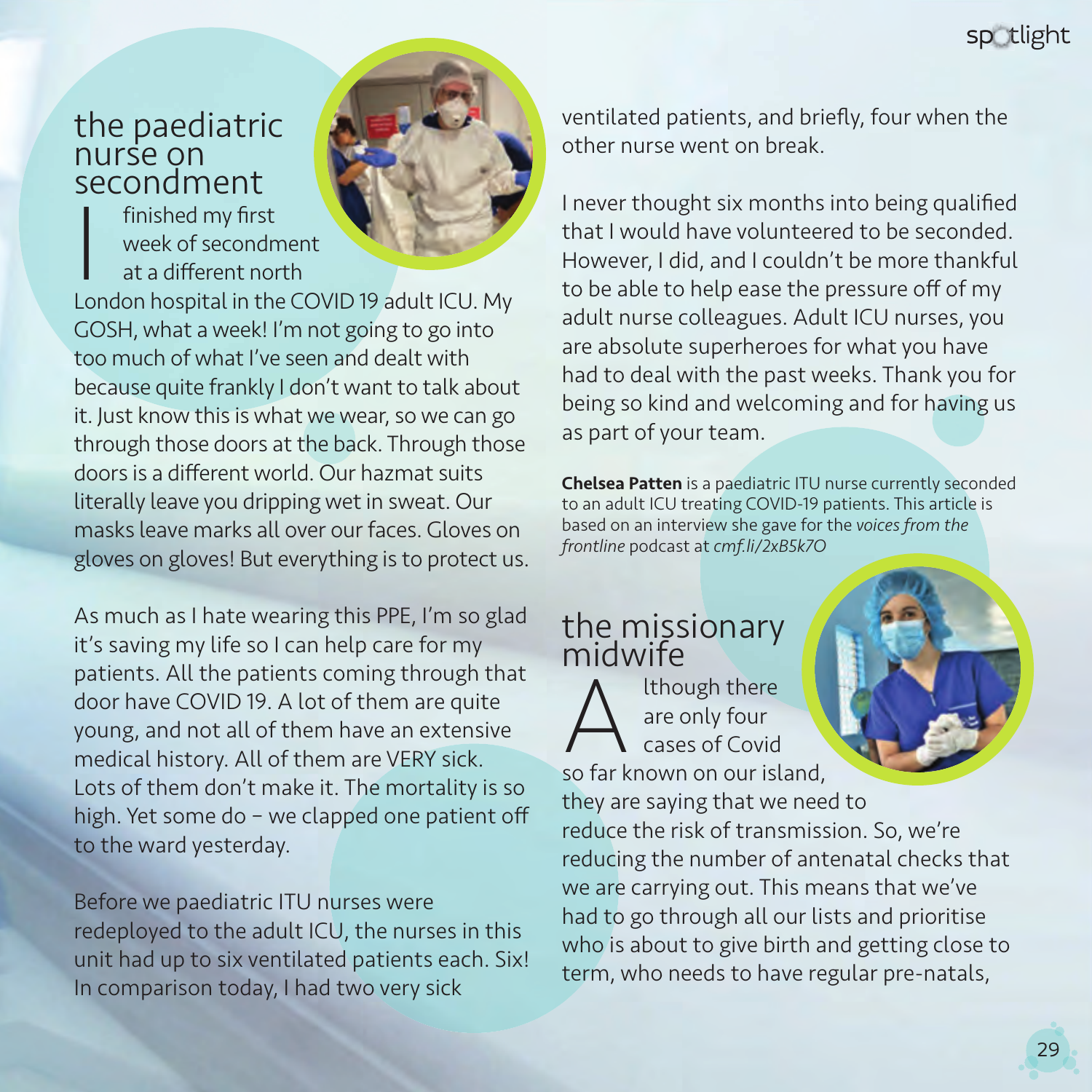

and who has any other concerns that need following up. Additionally, in any contact with patients, we have to wear full PPE which isn't available. Consequently, we've been seeking out a tailor who might make up washable gowns that we can use. The girls living in the same house as me have been making up face masks for us to wear, which is not ideal. However, as the Department of Health said to me earlier, we just have to improvise and do the best we can with the available equipment.

Amongst the nurses and midwives from elsewhere working alongside me, there's been a mixture of fear and anxiety and mixed emotions. People are concerned about family and elderly relatives at home and not being near them. They are worried about how they're doing and how they're going to cope.

There's quite a big missionary community where we are, so we can come together, and we've got good support. There is also a level of fear, but definitely with a focus on God and trusting in him throughout this time.

One of the things to pray for the Philippines is that the outbreak will continue to be at lower levels. We don't know what's going to happen – it could become bigger, but they can't cope if it does. Pray that we'll continue to be vigilant

and wise in the care that we provide. Pray for continued peace and trust and focus on God; that we'll be able to support each other and love each other so that there'll be less anxiety amongst people, especially those anxious about family back home.'

Beth is a missionary midwife in the Philippines

This article is based on an interview Beth did for CMF's *voices from the frontline* podcast mini-series. You can hear the original and subscribe to the series at *cmf.li/3cVNFql*

the ITU nurse Ife is not the s<br>
in ITU as of not<br>
Mentally we a<br>
apprehensive. It is a ife is not the same in ITU as of now. Mentally we are all different thing, as you know, to assume that you



might get an infection from your patient when they are confirmed positive. Yet, you still go and care for them.

There is a dark side to PPE. When you wear a tight mask around your face, a hat, a face shield, a gown, two pairs of gloves, and something to protect your shoes, it is a totally different thing. You have, as nurses, to stay in that side room or unit for twelve and a half hours. It is really draining physically. You feel hypoxic because you can't really breathe normally – and you are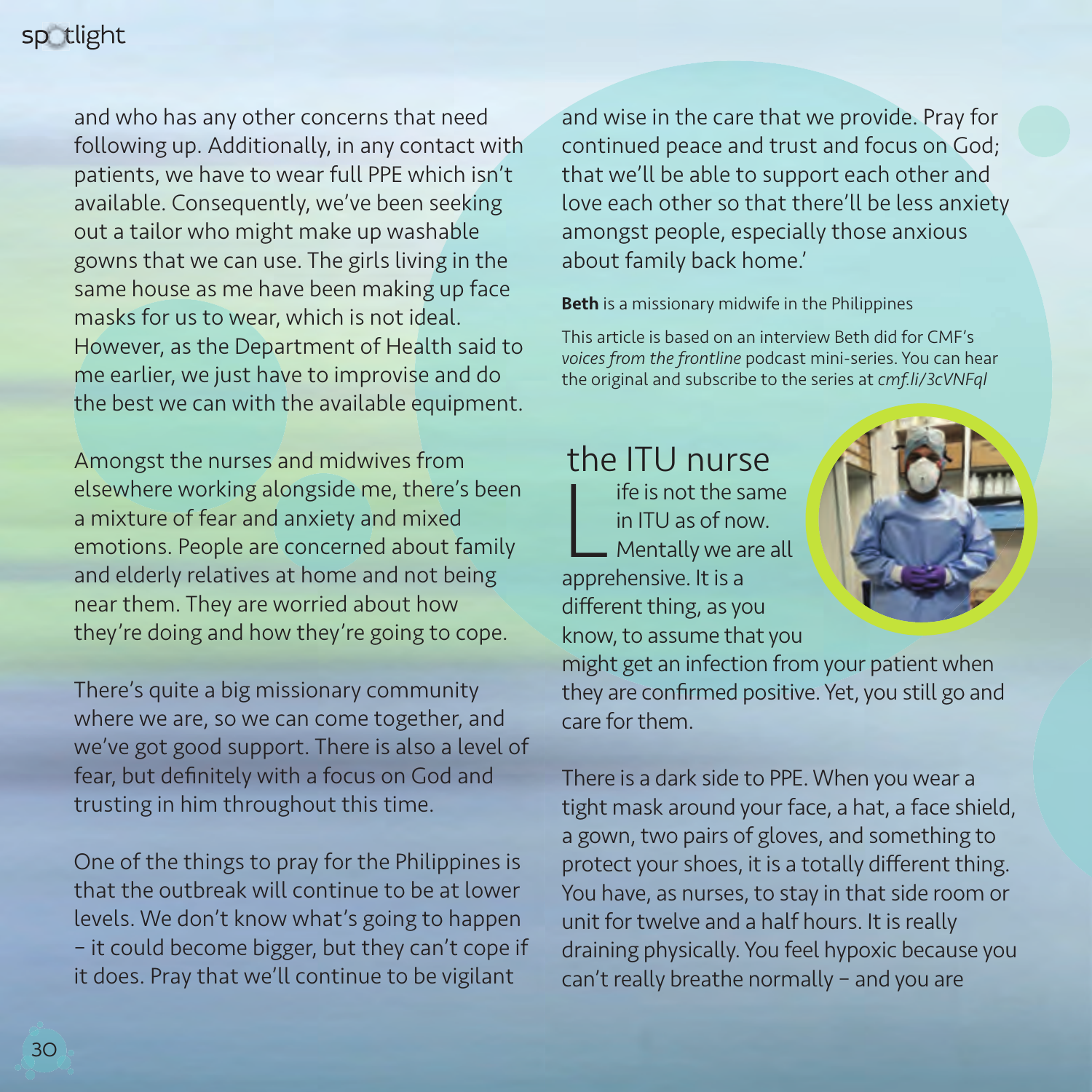sweating inside. You can't even go to the loo because your patients are terribly sick. They are on maximum life support so you can't take your eyes off that monitor.

Pray for us, that we have strength and wisdom from above to deal with these situations because it is really challenging.

Yet, I have found help in Scripture in a few places that I would definitely love to share with my other colleagues. I was reading through Matthew 8:1-4. After Jesus preached, it was time for him to act, and he responded in a very beautiful way. When I read that he went down and touched a leper and he healed him and spoke to him a few words, that was really encouraging for me. Jesus was defying the norm, just as we are now doing, by caring for the sick, even though they are infectious. Jesus touched a leper, which was not accepted at that time. We are going in and helping the people in need who others fear to touch. That gave me a beautiful understanding of how we can show Christ through our work. Whatever we are doing as Christians in the healthcare professions, we can reflect him.

I have three night shifts back to back, so I was apprehensive, and a bit scared. But the word of God came to my mind. It's that bit where

Jesus says that you shouldn't be anxious about tomorrow because tomorrow has its own worries in Matthew 6:34. What we must do is be the best that we can be today – to help the needy, help the vulnerable. People are scared and worried, and this is the right time to speak the gospel and point them to the word of God, telling them that there is real salvation there.'

Adi is an ITU nurse working in a total isolation unit for suspected Covid-19 patients

This article is based on an interview Adi did for CMF's *voices from the frontline* podcast mini-series. You can hear the original and subscribe to the series at *cmf.li/2KZrm7e*

### the community nurse

The initial impact<br>
of COVID-19 hit<br>
my community<br>
nursing team when the of COVID-19 hit my community

Hampshire hospitals cleared 50 per cent of their beds in preparation for the crisis. Discharge summaries were understandably rushed and often only read 'community nurses to support'. And with those words, we found ourselves standing in caring solidarity with not only the acute new hospital discharges being added daily to our list, but also with patients for whom the crisis has slow but long-reaching side-effects. The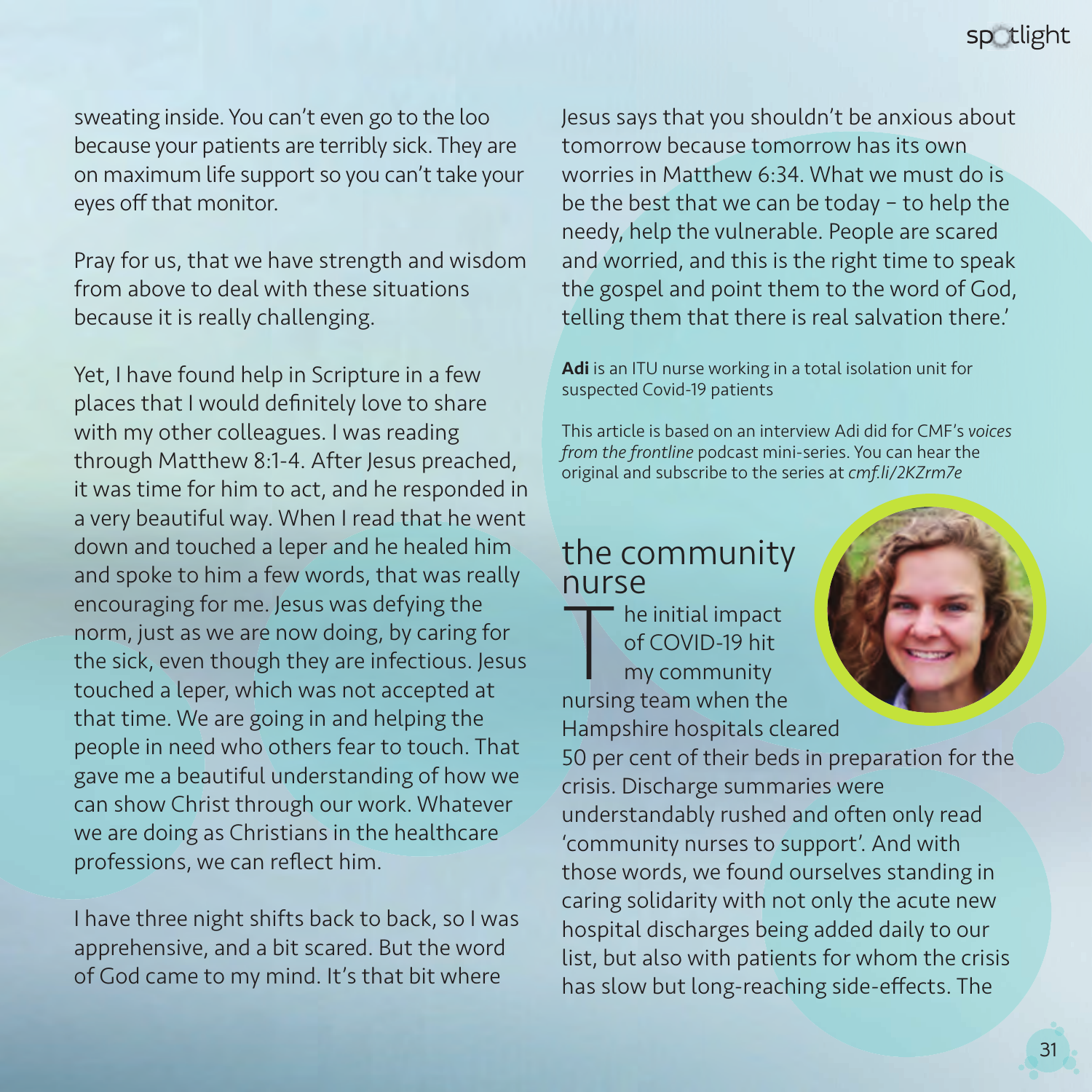

cancer patients whose palliative chemotherapy is now cancelled; those on transplant lists who have been informed their operations are on hold; leg ulcer patients for whom vascular referrals are currently impossible; practice nurse patients too frightened to go to the surgery.

Alongside this, plans were made for an expected increase in palliative Covid patients wishing to die at home or, depending on how bad the crisis became, who may no longer have access to a hospital bed. But amongst the often anxious preparations, I have seen beauty in the communities in which I nurse. Families and neighbours offering to take on wound care and insulin injections to free up our nursing time; NHS volunteers delivering pharmacy supplies; food being dropped off outside my house and toilet paper outside my patients' homes.

My team is stretched with sickness and redeployment, but not yet stretched to capacity. Nevertheless, it still feels like the calm before the storm. And although we pray the storm won't hit with the force we once feared, whatever comes, our patients can trust the 'community nurses to support'.

Hannah Knight is a Community Nurse in Southampton

Please note that some of these stories were shared with us in early March, ahead of the peak of infections and deaths in April and subsequent changes in NHS and social care policy.

# reflections & preparations<br> **I I** ow often have

w often have<br>
you recently<br>
thought 'it isn't<br>
meant to be like this'? Many times you recently thought 'it isn't

recently, I've found myself thinking that. Yet recently I've also found much beauty in the way life has been. I've been confronted regularly by the changing season and marvelled at the wonder of creation; hearing the birds sing in London has to be my particular favourite. COVID-19 has also caused